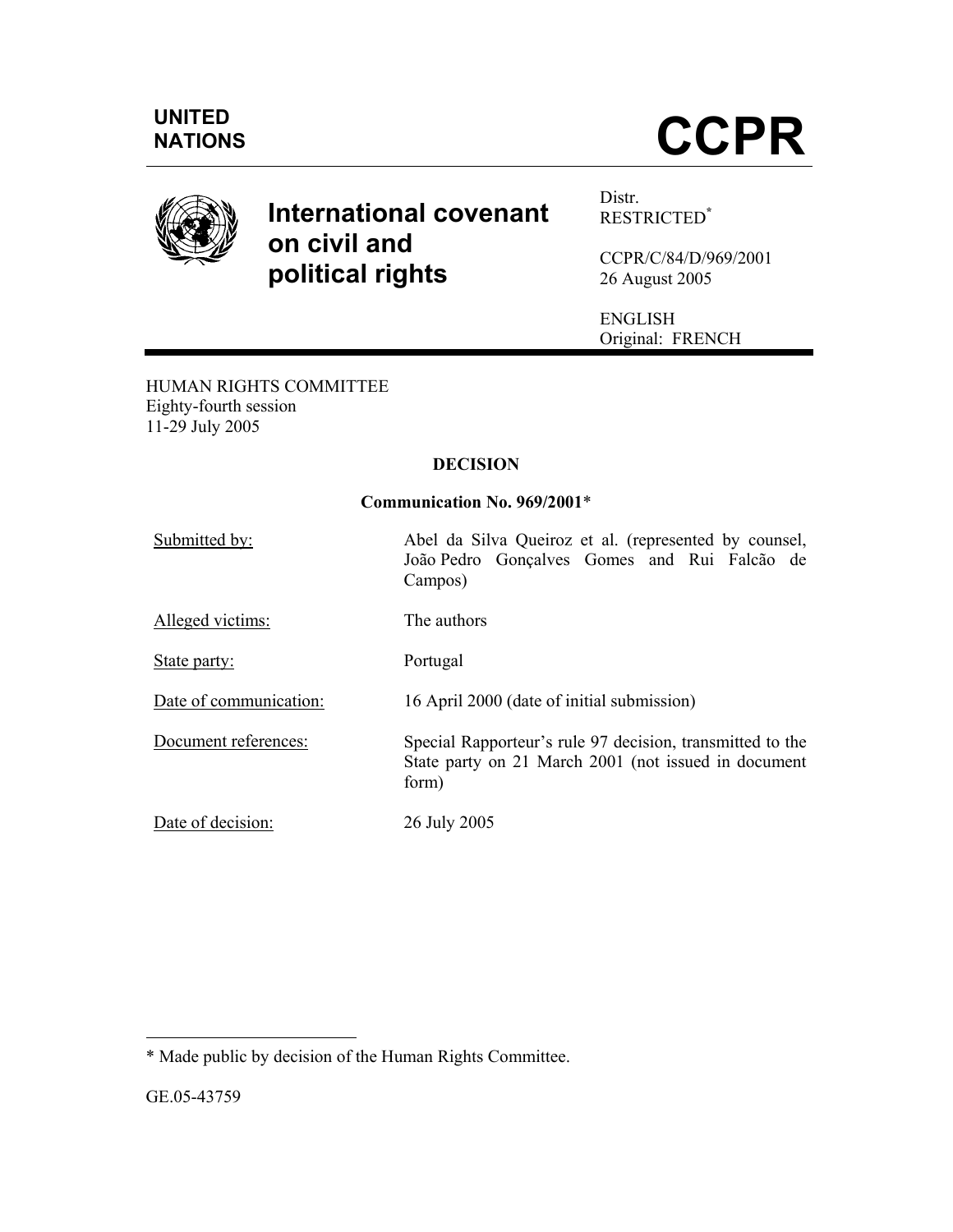*Subject matter*: Loss of property in Angola by Portuguese citizens at the time of decolonization by Portugal and non-compensation for losses constituting a possible case of discrimination

 *Procedural issues*: Admissibility *ratione temporis* - continuing effect

 *Substantive issues*: Right to own property; right to compensation; discrimination

 *Articles of the Covenant*: 26

 *Articles of the Optional Protocol*: Article 5, paragraph 2 (b)

[ANNEX]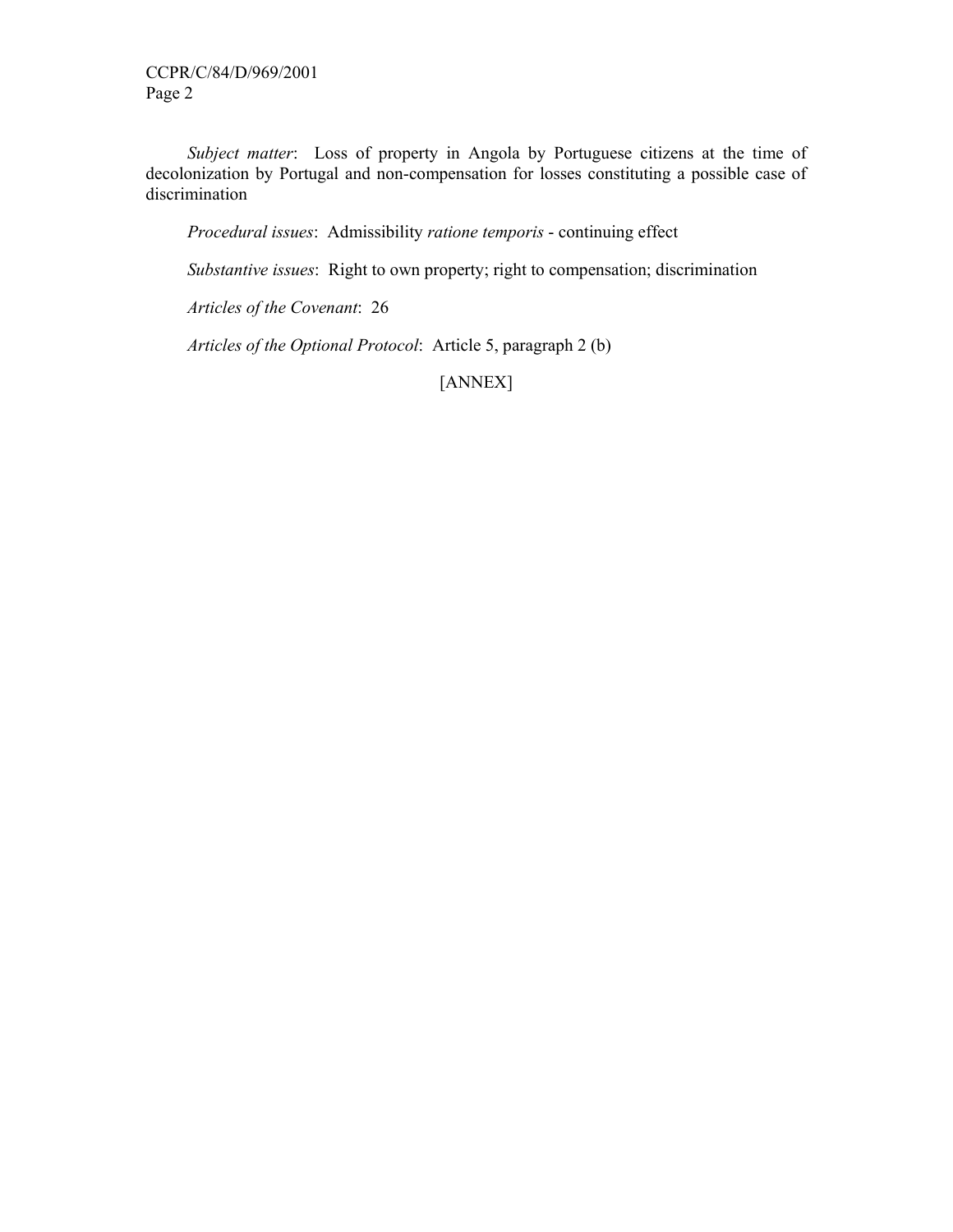## **ANNEX**

## **DECISION OF THE HUMAN RIGHTS COMMITTEE UNDER THE OPTIONAL PROTOCOL TO THE INTERNATIONAL COVENANT ON CIVIL AND POLITICAL RIGHTS**

#### **Eighty-third session**

#### **Communication No. 969/2001**\*

| Submitted by:    | Abel da Silva Queiroz et al. (represented by counsel,   |  |  |  |  |  |  |
|------------------|---------------------------------------------------------|--|--|--|--|--|--|
|                  | João Pedro Gonçalves Gomes and Rui Falcão de<br>Campos) |  |  |  |  |  |  |
| Alleged victims: | The authors                                             |  |  |  |  |  |  |

State party: Portugal

Date of communication: 16 April 2000 (date of initial submission)

 The Human Rights Committee, established under article 28 of the International Covenant on Civil and Political Rights,

Meeting on 26 July 2005,

Adopts the following:

-

## **DECISION ON ADMISSIBILITY**

1.1 The authors are Portuguese citizens who lost their property in Angola at the time of decolonization by Portugal and have received no compensation for the loss. The authors claim to be victims of a violation by Portugal of article 26 of the International Covenant on Civil and Political Rights. They are represented by counsel.

1.2 Portugal has been a party to the International Covenant on Civil and Political Rights since 15 September 1978 and a party to the Optional Protocol since 3 August 1983.

**<sup>\*</sup>** The following members of the Committee participated in the examination of the present communication: Mr. Abdelfattah Amor, Mr. Nisuke Ando, Mr. Prafullachandra Natwarlal Bhagwati, Mr. Alfredo Castillero Hoyos, Ms. Christine Chanet, Mr. Maurice Glèlè Ahanhanzo, Mr. Edwin Johnson, Mr. Walter Kälin, Mr. Ahmed Tawfik Khalil, Mr. Rajsoomer Lallah, Mr. Michael O'Flaherty, Ms. Elisabeth Palm, Sir Nigel Rodley, Mr. Ivan Shearer, Mr. Hipólito Solari-Yrigoyen, Ms. Ruth Wedgwood and Mr. Roman Wieruszewski.

An individual opinion signed by Committee member Ms. Ruth Wedgwood is appended to the present document.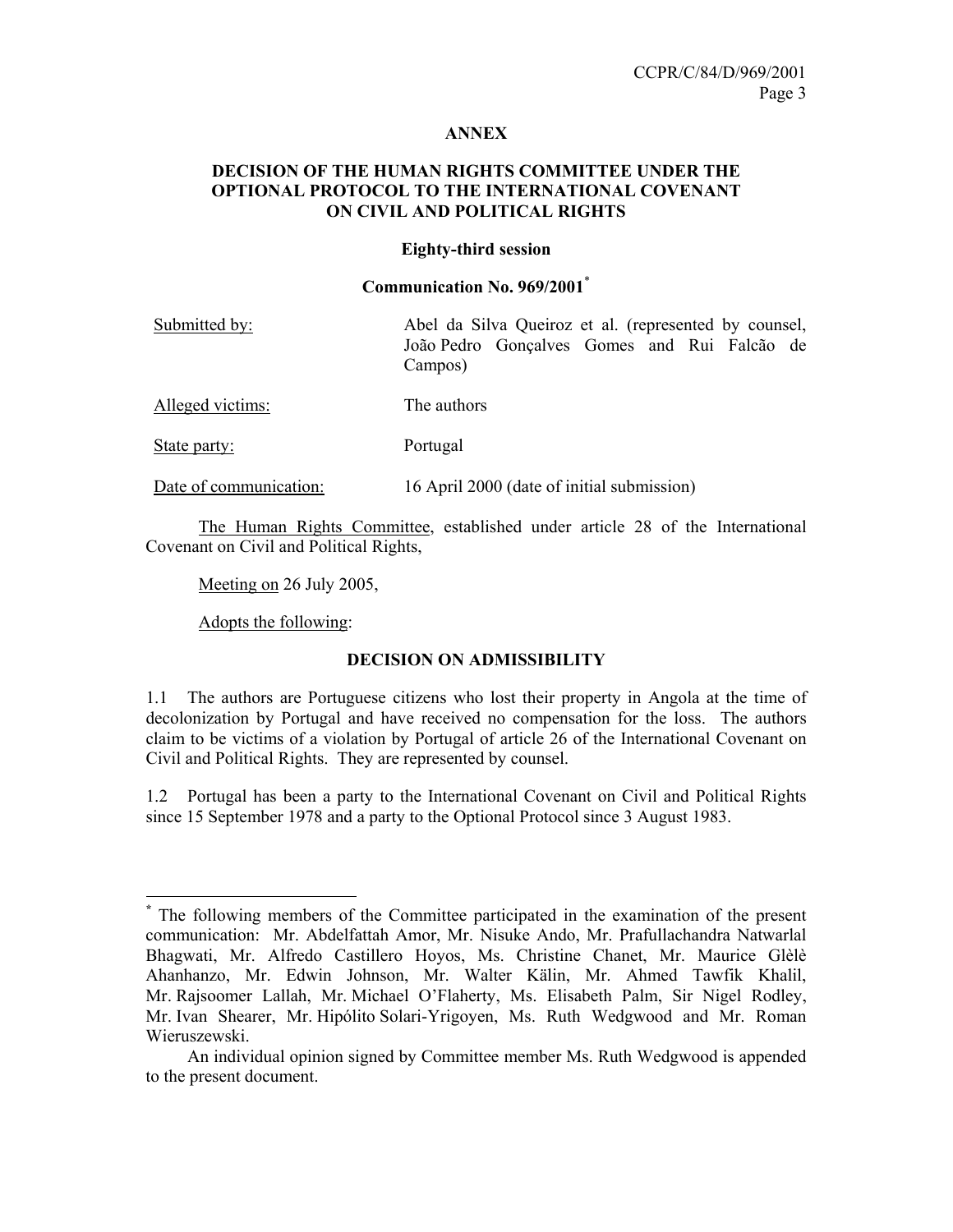## **Facts as presented by the authors**

2.1 The authors, a group of Portuguese citizens forming the "Association of the Dispossessed of Angola", lost all their property during the decolonization of Angola, which was a Portuguese colony until it acquired independence on 11 November 1975. They have received no compensation.

2.2 On 26 October 1977, Portugal promulgated Act No. 80/77, recognizing the right of Portuguese citizens and foreign nationals whose property on Portuguese metropolitan territory had been expropriated or nationalized during the troubles of 1975 and 1976 to receive compensation.

2.3 Article 40 of the Act excludes from its sphere of application property that was situated in the former Portuguese colonies, referring such cases to the legislation of the State in which the expropriated property is situated.**<sup>1</sup>**

2.4 The authors contend that, as a part of the decolonization process that began in 1974, the Alvor Agreement was signed on 15 January 1975 between Portugal, the National Front for the Liberation of Angola (FNLA), the Popular Movement for the Liberation of Angola (MPLA) and the National Union for the Total Independence of Angola (UNITA). Under the agreement, the State party recognized the Angolan people's right to independence and set out arrangements for the exercise of power during the transitional period, i.e. up to 11 November 1975, the date set for the declaration of independence. The powers of the Angolan Governments known as the transitional Governments, which were made up of representatives of the signatories of the Agreement, included that of ensuring the security of property and individuals. However, the authors claim that most of the property belonging to Portuguese citizens in Angola had to be abandoned owing to poor security, and was seized in particular by the population and armed groups of insurgents. Because of these violations, Portugal abrogated the Alvor Agreement by Decree-Law No. 458-A/75 of 22 August 1975. The authors state that the transitional Governments of Angola authorized the confiscation of certain property by a decree-law of 7 October 1975. Most of the property was subsequently confiscated and nationalized by the State of Angola.

2.5 Although Portugal compensated its nationals for losses suffered in Portuguese territory in 1975 and 1976, Portuguese citizens who were dispossessed in Angola have not been compensated.

## **The complaint**

3.1 The authors consider that Act No.  $80/77^2$  is discriminatory within the meaning of article 26 of the Covenant, since Portuguese nationals were treated differently with respect to

<sup>&</sup>lt;sup>1</sup> The Act limits its applicability to expropriations and nationalizations effected respectively under Decree-Law No. 407-A/75 of 30 July 1975 and agrarian reform legislation adopted from 25 April 1974 onwards (art. 1, para. 2). It expressly excludes certain acts of nationalization undertaken during that period in Portugal (art. 1, para. 4), together with those carried out in Portugal's former colonies (art. 40, para. 1).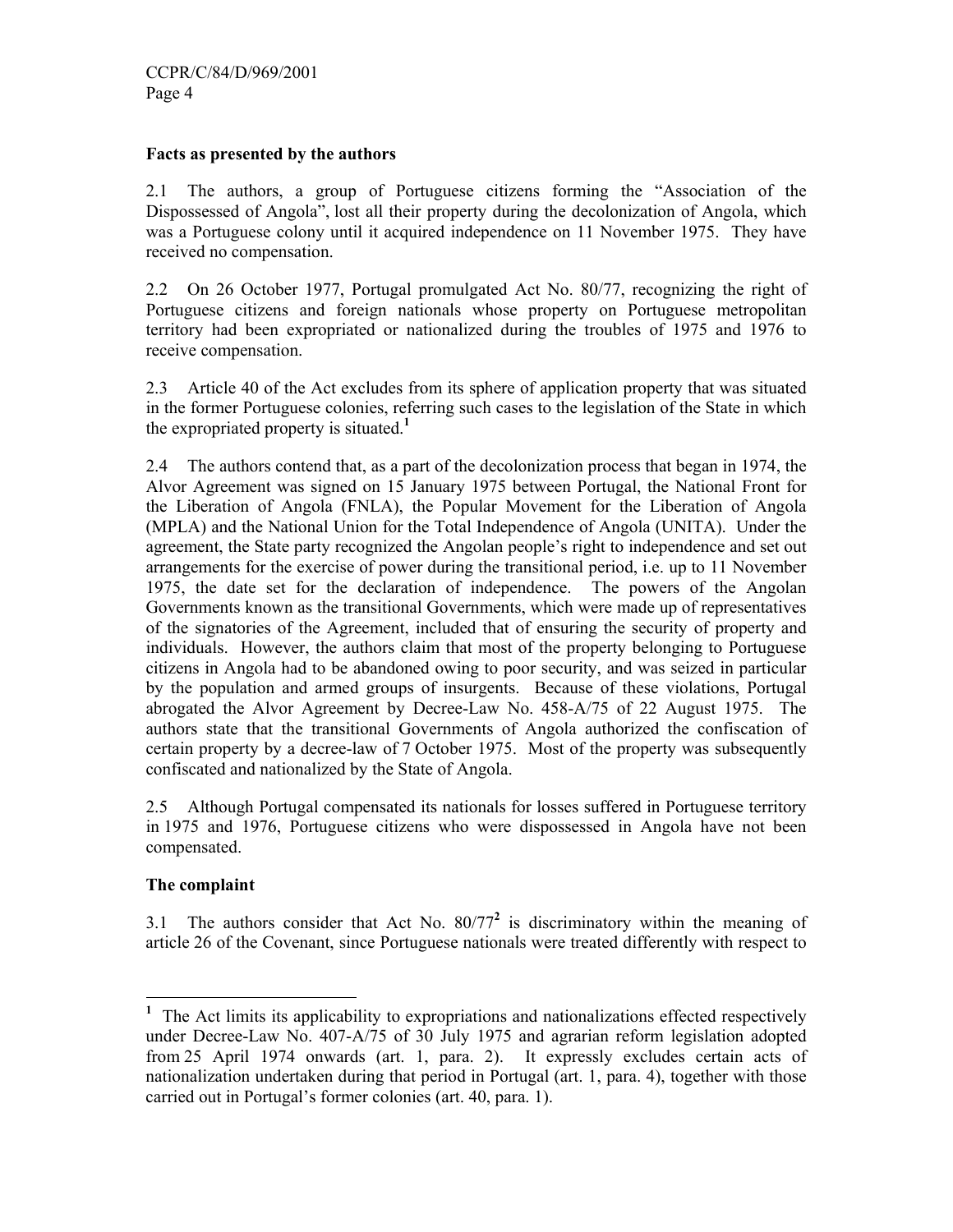the granting of compensation depending on whether their property was located in Portugal or in the former Portuguese colonies, including Angola.

3.2 The authors consider that Portugal bears responsibility under civil law for the acts that took place in Angola prior to independence. They hold that, during that period, Angola was in law a Portuguese territory, over which the State party had full jurisdiction, including jurisdiction for the application of its legislation (in particular articles 6 and 8 of the 1933 Constitution, which lay down the duty of the State to guarantee respect for rights and liberties and ensure their realization, and the right to the non-confiscation of property). The authors also consider that Portugal is jointly responsible for the material harm suffered by its citizens in Angola after independence, by virtue of the duty of diplomatic protection. In that regard, they point out that the present Portuguese Constitution provides (art. 14) that "Portuguese citizens who are located or reside abroad shall enjoy the protection of the State in the exercise of their rights …". According to the authors, Portugal's responsibility is also demonstrated by the fact that an allocation is included in the State budget each year to cover compensation arising from the decolonization process. Lastly, the authors hold that the State party's responsibility arises both from the actions described above which it permitted prior to Angola's independence, and from a continuous failure to discharge its duty to provide diplomatic protection since then. The authors' right to compensation is therefore not timebarred, but continuous. It is an acquired right.

3.3 The authors seek reparation for the spoliation of their property in the form of compensation, either directly on the part of Portugal or indirectly on the part of Angola through diplomatic channels.

3.4 The authors consider that they have exhausted domestic remedies, as no recourse to the courts is available to them. As Portuguese legislation does not allow individuals to challenge Act No. 80/77 directly before the Constitutional Court, they report that they lodged their claim with the Ombudsman (Provedor de Justiça), who decided on 5 July 1993 not to follow up their complaints. The authors add, in their initial communication, that no judicial appeal may be made against the Ombudsman's decision.

# **Observations by the State party**

 $\overline{a}$ 

4.1 In its observations dated 18 June 2001, the State party challenges the admissibility of the communication.

4.2 Firstly, the State party considers, on the basis of the Committee's jurisprudence,**<sup>3</sup>** that the complaint is inadmissible *ratione temporis*, since the authors complain of events that

**<sup>2</sup>** Act No. 80/77 of 26 October 1977, whose original title is "Indemnizações aos ex-titulares de direitos sobre bens nacionalizados ou expropriados", recognized the right to compensation of Portuguese citizens and foreign nationals whose property on Portuguese territory had been expropriated or nationalized during the troubles of 1975 and 1976.

**<sup>3</sup>** Communication No. 490/1991 (*A.S. and L.S. v. Australia*) and communication No. 579/1994 (*K. Werenbeck v. Australia*).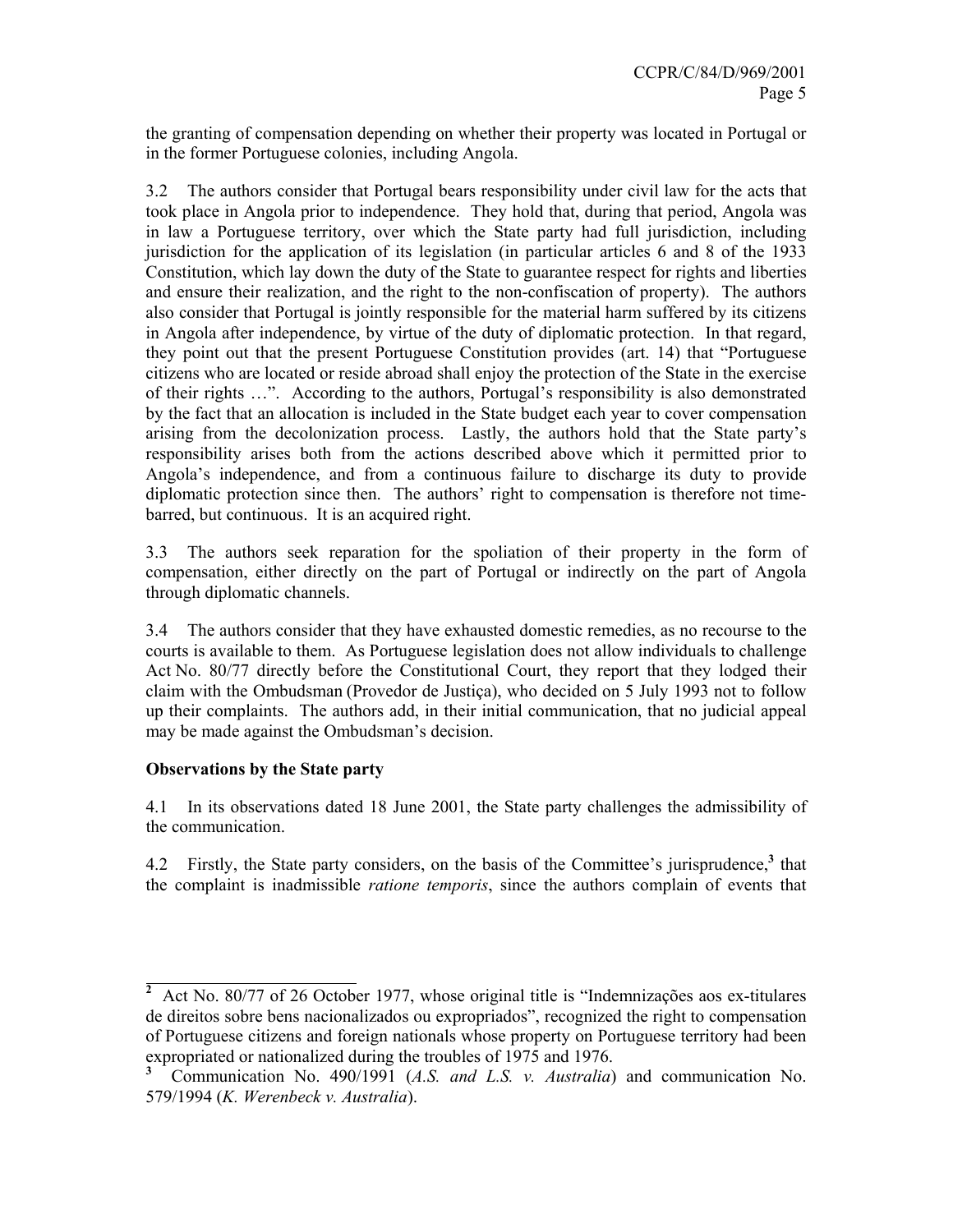occurred between 1975 and 1976 and of Act No. 80/77, which entered into force on 26 October 1977, whereas Portugal ratified the Optional Protocol on 3 May 1983.**<sup>4</sup>**

4.3 Secondly, the State party considers, on the basis of the Committee's jurisprudence,**<sup>5</sup>** that domestic remedies have not been exhausted. In the present case, and on the basis of the jurisprudence of the Supreme Administrative Court of Portugal, it is necessary to consider the issue of the civil liability of the State arising from a legislative or political act.**<sup>6</sup>** According to the State party, Portuguese law recognizes this form of State liability, but the authors should in this case have instituted proceedings before the ordinary courts.**<sup>7</sup>** The jurisprudence of the Supreme Court acknowledges this liability for legislative acts, according to the State party.**<sup>8</sup>** Consequently, according to the State party, it was open to the authors to institute civil proceedings against the State, to seek compensation from the State in the courts of justice and to challenge the constitutionality of the law in those courts. The Public Prosecutor would then immediately have placed the matter before the Constitutional Court, where it would have been considered, as desired by the complainants. They would have been able to pursue their remedy in the ordinary courts, in respect of the matter of compensation. In the present case, the authors had not exhausted such remedies.

4.4 Thirdly, the State party holds that the communication is inadmissible as the matter was submitted to the Human Rights Committee on 16 April 1998, five years after the Ombudsman handed down his decision on 5 July 1993.

4.5 In a note verbale dated 21 September 2001, the State party presents its observations on the merits, which it considers relate to the issue of whether there was discrimination between citizens depending on whether their property was located in Portuguese territory or in territory under Portuguese administration.

-

**<sup>4</sup>** Portugal ratified the Optional Protocol on 3 August 1983.

**<sup>5</sup>** Communication No. 427/1990 (*H.H. v. Austria*).

<sup>&</sup>lt;sup>6</sup> In a ruling dated 17 December 1998, in case No. 43881, the Supreme Administrative Court states that this liability "has passed, with the promulgation of the present Constitution, from the simple sphere of acts of public management, under Decree-Law No. 48051, to that of universal liability under article 22 of the Constitution for all acts or omissions which were committed in the exercise or by virtue of this exercise, and which gave rise to violations of rights, liberties and guarantees, or harm to another person". According to Gomes Canotilho and Vital Moreira (Commentary on the Constitution, third edition), this principle of State liability for harm caused to citizens is one of the inherent principles of the democratic rule of law, as an element of the general right of individuals to compensation for harm caused by others. Hence the liability of the State for harm caused to others goes beyond the simple administrative function and, subject to specific conditions, extends to acts committed in the exercise of the legislative function, the judicial function and even the political or governmental function.

**<sup>7</sup>** Ruling quoted: "Cases which are not assigned to other courts fall within the competence of the courts of justice."

**<sup>8</sup>** Ruling of 22 April 1999 in case No. 98B750, ruling of 18 April 1991 in case No. 0811351, and ruling of 10 November 1991 in case No. 082051.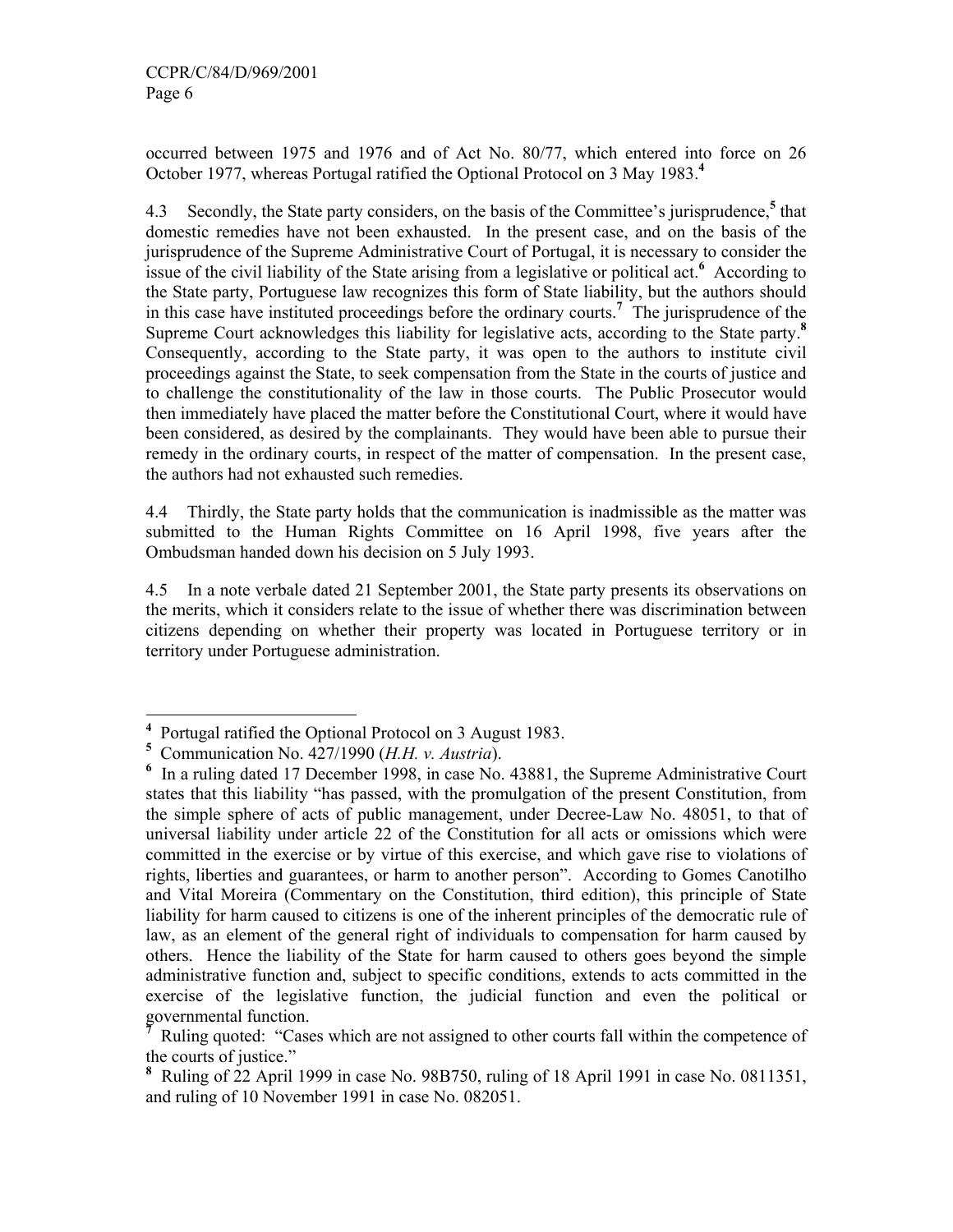4.6 The State party considers that the issue of discrimination is connected with the status of Angola and Portugal in international law.

4.7 According to the State party, without wishing to deny a priori any responsibility which might devolve upon Portugal vis-à-vis its nationals which it has a duty to protect as the country of nationality, the question arises of whether Angola's legal status is the same as that of Portugal, where Portuguese citizens are concerned, and whether Portugal is consequently in a position to grant the same treatment to nationals within Portugal and those who are located in Angola, which was still a Portuguese responsibility at the time of the events. There would be discrimination only if the situation was the same.

4.8 The State party, referring to the jurisprudence of the European Court of Human Rights, explains that, under the concept of discrimination, situations that are the same are treated in the same way, and situations that are different are treated differently.

4.9 The State party holds that the distinction established in Act No. 80/77 is linked not to a particular purpose - that of granting compensation - but to a de facto situation, namely the material, actual and possible exercise of jurisdiction by the Portuguese State in Angola at the time of the events. According to the State party, the concept of jurisdiction is clearly established in international law:

"The expression 'under their jurisdiction' seems to restrict the number of beneficiaries of the Convention, but it merely establishes the necessary link between the victim of a violation of the Convention and the State party to which this violation may be ascribed. In other words, in order for the Convention to be applicable, it must be possible for the State to recognize the rights guaranteed under the Convention; however, the existence of a stable juridical link such as nationality, residence or domicile is not required, as it is enough for the State to be able to exercise a degree of authority over the person concerned."

4.10 According to the State party, the following questions arise: why, then, should action taken with regard to those dispossessed in Angola be restricted to Portuguese citizens who possessed property there, and not extended to non-Portuguese? And was the Portuguese State in a position to exercise a degree of authority over the property of the persons concerned?

4.11 The State party explains that the genesis of a new State in international terms depends on factors related to actual events rather than to the law. It concludes that, in the present case, there was no discrimination, because the situation was not the same in Portugal and in Angola. According to the State party, Angola, even before decolonization, was a territory that was distinct from Portugal and, under international law, legally ready for separation. It was a potential State. Portugal, on the other hand, is a unitary State only in respect of the Iberian rectangle and the autonomous regions - which do not have colonial status internationally. Hence the State party considers that Portugal is required to protect property only in that territory.

4.12 Similarly, according to the State party, it cannot be asserted that the status of metropolitan territory or colony is conferred by the State. For 50 years it has been conferred by the international community, and this undermines the Portuguese State's jurisdiction over Angola as from the moment when decolonization is in the transitional phase. Besides, according to the State party, from the moment when the status of territories was determined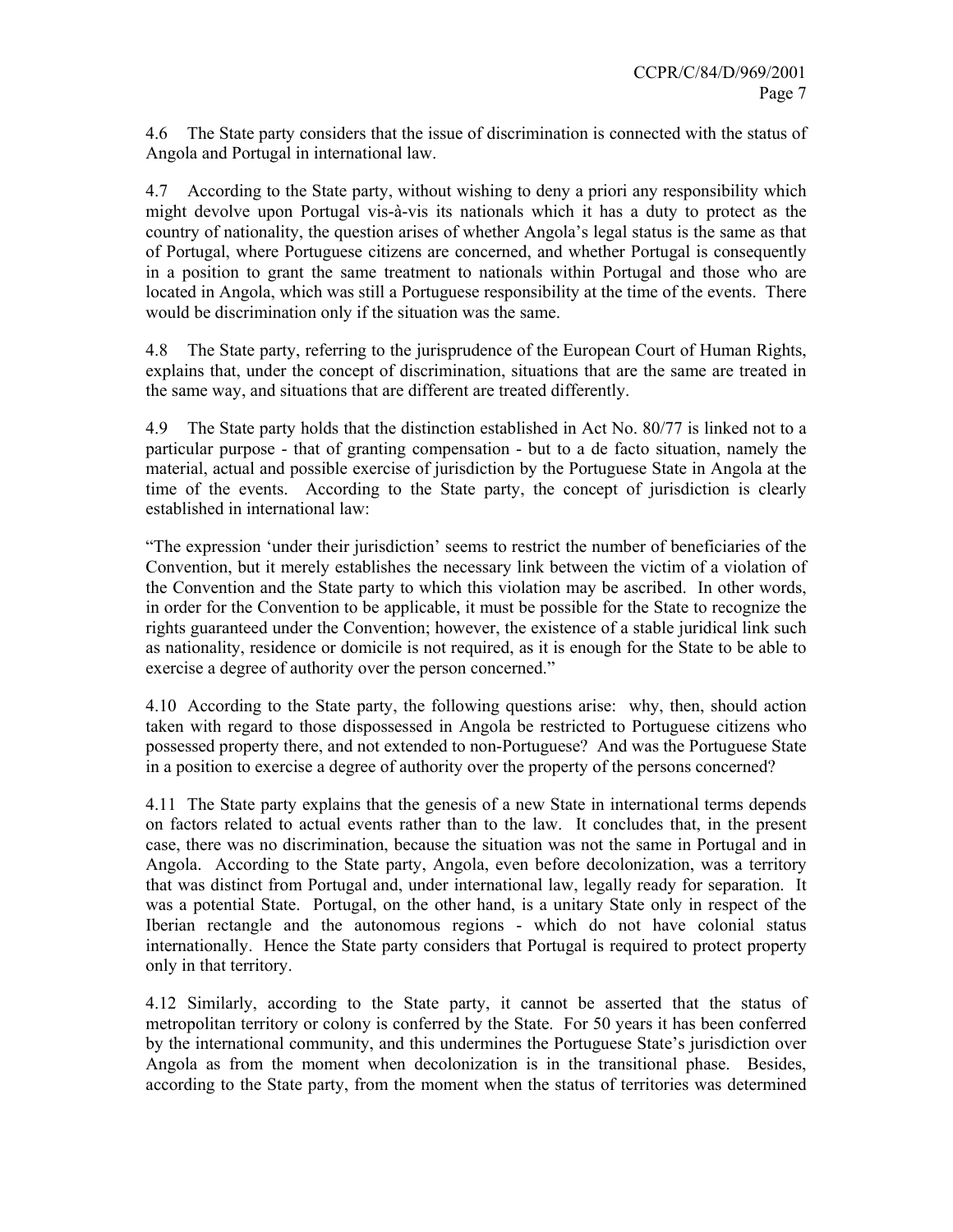-

by the international community, such territories were no longer a Portuguese responsibility, and it was for that reason that Portugal moved to decolonize them during the 1970s.

4.13 The State party holds that, even if one must be able to assert that private circumstances must be maintained in the event that a new State is created, the colonizing State cannot guarantee such circumstances when they pass under the de facto jurisdiction of the new State, even if the moment is a moment of transition, and even if the State is still in the process of formation. The protection of such circumstances should fall to the new State, without prejudice, of course, to the provisions, inter alia, of United Nations General Assembly resolution 1314 (XIII) of 12 December 1958 and resolution 1803 (XVII) of 12 December 1962 on "Permanent sovereignty over natural resources". This is confirmed, according to the State party, by the United Nations Declaration of 24 October 1970 on Principles of International Law concerning Friendly Relations and Cooperation among States in accordance with the Charter of the United Nations and by United Nations General Assembly resolution 1514 (XV) of 14 December 1960 on the granting of independence to colonial countries and peoples.

4.14 The State party concludes that there is no discrimination between Portuguese citizens whose property was located in Portugal and Portuguese citizens whose property was located in Angola at the time of the entry into force of Act No. 80/77, and hence that there was no violation of article 26 of the Covenant by the State party. It adds that, notwithstanding the above-mentioned legal aspects, which demonstrate that the authors' complaint is not justified, Portugal did not abandon the Portuguese citizens who were located in Angola and, as far as it was able, sought to protect them and their property and to secure their reintegration in Portugal.**<sup>9</sup>**

4.15 Hence it has been established that the State party did not infringe article 26 of the Covenant, nor did it abandon Portuguese citizens located in Angola at the time of decolonization.

4.16 In its observations of 29 December 2004 on the authors' comments of 6 December 2004, the State party again argues that the communication is inadmissible. It emphasizes that to date only the proceedings in the Cascais civil courts have given rise to a Supreme Court ruling. In the State party's view, the question is whether an issue of constitutionality was brought before the Constitutional Court and if so, whether it was relevant. As to the merits, the State party repeats its contention that it is not possible to seek compensation for acts perpetrated outside the State party's jurisdiction.

**<sup>9</sup>** By Decree-Law No. 308-A/75 of 24 July 1975, the State party sought to maintain the nationality of Portuguese nationals returning from the former colonies. It set up the Institute for Support to Returning Nationals under Decree-Law No. 169/75 of 31 March 1975. Moreover, under the Alvor Agreement, Portugal undertook to transfer property or securities belonging to Angola which were outside Angola, while the liberation movements undertook to respect the property and legitimate interests of Portuguese nationals domiciled in Angola. By virtue of a unilateral declaration issued by Portugal under Decree-Law No. 458-A/75 of 22 August 1975, this agreement was suspended owing to the frequent violations committed by the liberation movements.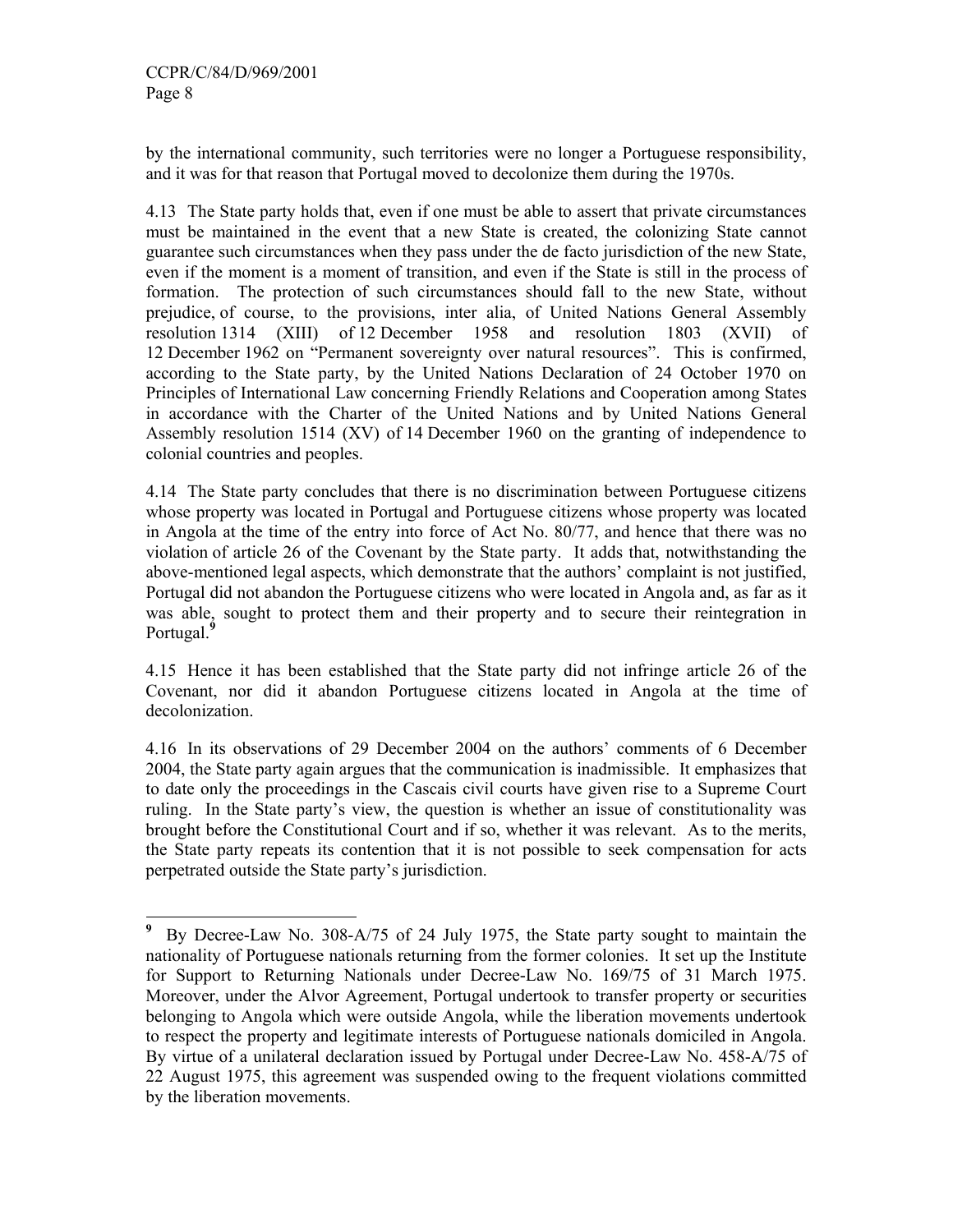## **Comments by the authors**

5.1 In a letter dated 28 November 2001, the authors challenge the State party's observations and maintain that domestic remedies have been exhausted. They cite the appeals lodged in Lisbon administrative court on 25 September 1997,**<sup>10</sup>** in Lisbon civil court on 20 November 1998 and 20 April 2000, in Viseu and Cascais civil court on 2 May 2000 and in Tomar civil court on 3 May 2000. They state that, as of the date of submission of their letter to the Committee, no rulings have been handed down.

5.2 In a letter dated 6 December 2004, the authors state that to date, only the proceedings in the Cascais civil court have given rise to a judgement, namely the ruling by the courts that the authors' right to compensation has lapsed (judgement of the Cascais civil court dated 18 June 2002, upheld by the Appeal Court on 5 May 2003 and by the Supreme Court on 14 May 2004).

# **The Committee's deliberations concerning admissibility**

6.1 Before considering any claim contained in a communication, the Human Rights Committee must, in accordance with rule 87 of its rules of procedure, decide whether or not it is admissible under the Optional Protocol to the Covenant.

6.2 The Committee ascertained, as it is required to do under article 5, paragraph 2 (a), of the Optional Protocol, that the case was not under examination by another instance of international investigation or settlement.

6.3 The Committee has taken note of the State party's arguments concerning the inadmissibility of the complaint *ratione temporis* and the comments by the authors on this subject.

6.4 In keeping with its jurisprudence,**<sup>11</sup>** the Committee considers that it cannot consider alleged violations which occurred before the entry into force of the Covenant for the State party, unless the violations complained of continue after the entry into force of the Optional Protocol. The Committee finds that the discrimination arising from Act No. 80/77 of 26 October 1977 occurred before ratification by the State party of the Covenant on 15 September 1978 and of the Optional Protocol on 3 August 1983. The Committee does not consider that the ongoing effects of such discrimination pursuant to the Act constitute violations of the Covenant as such. The communication is therefore inadmissible *ratione temporis*. **<sup>12</sup>** In such circumstances, it is not necessary for the Committee to pronounce on whether domestic remedies have been exhausted.

7. The Committee therefore decides:

-

**<sup>10</sup>** This appeal did not refer to Act No. 80/77 and its discriminatory nature, which are the subject of the present complaint.

**<sup>11</sup>** Communication No. 24/1977 (*S. Lovelace v. Canada*), communication No. 196/1985 (*I. Gueye v. France*), communication No. 516/1992 (*J. Simunek et al. v. Czech Republic*), communication No. 520/1992 (*E. and A.K. v. Hungary*) and communication No. 566/1993 (*Ivan Somers v. Hungary*).

**<sup>12</sup>** Communication No. 983/2001, *John K. Love et al. v. Australia*, para. 7.3.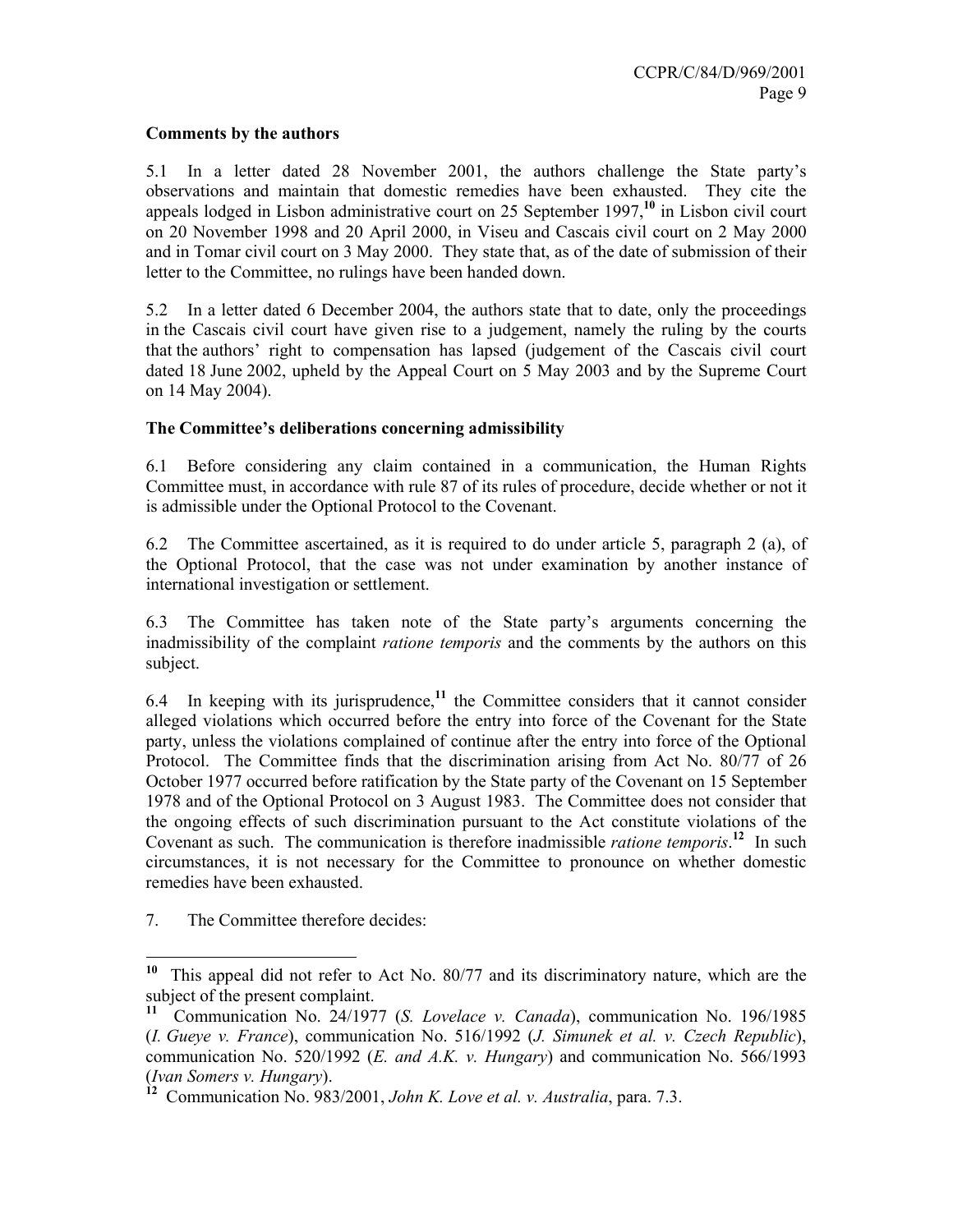- (a) That the communication is inadmissible under article 1 of the Optional Protocol;
- (b) That this decision shall be communicated to the State party and the authors.

[Adopted in English, French and Spanish, the French text being the original version. Subsequently to be issued also in Arabic, Chinese and Russian as part of the Committee's annual report to the General Assembly.]

-----